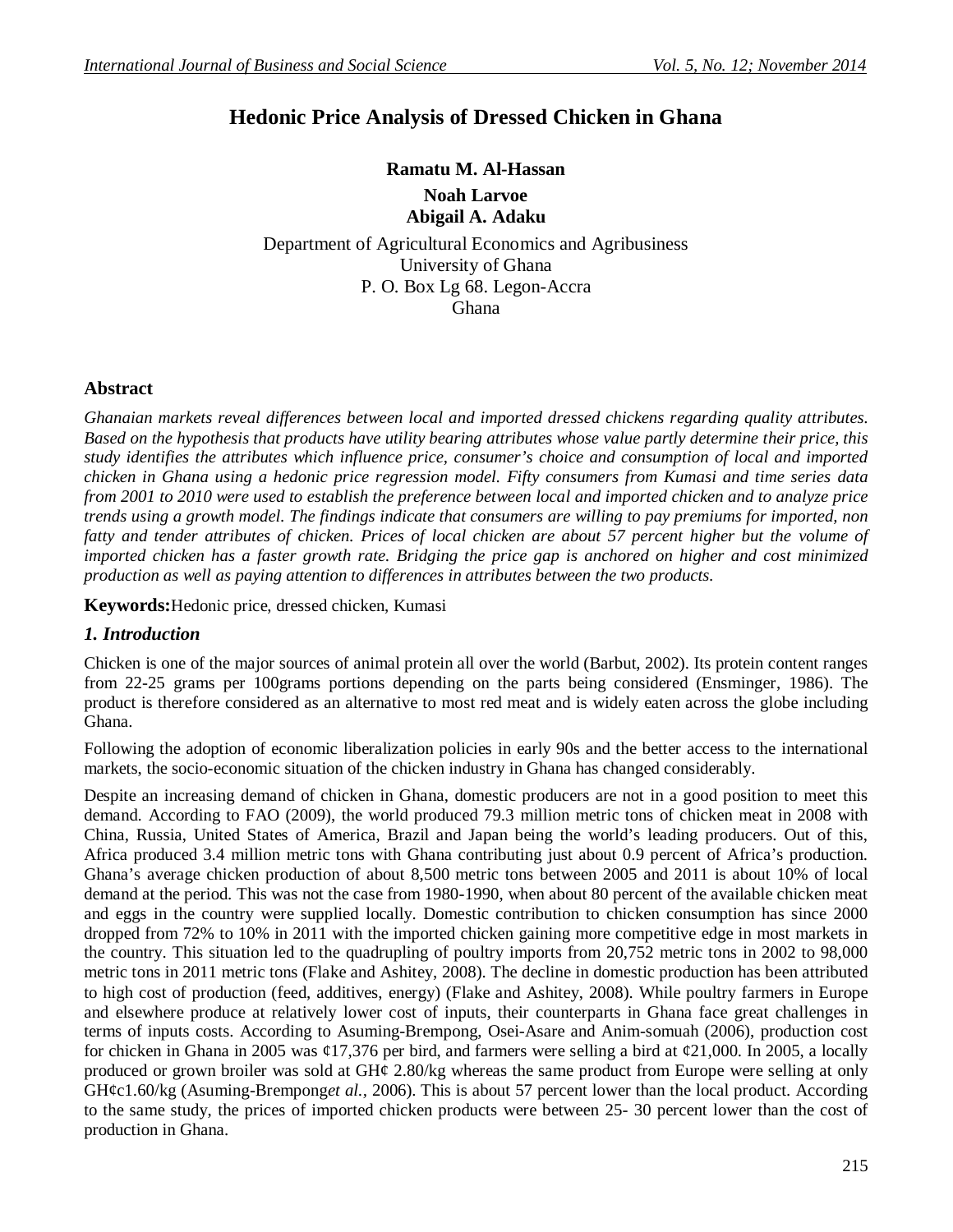This has led to what many have described as "dumping" of chicken in the country due to the lower prices of the imported chicken. Atara, (2005), seems to have confirmed this with the statement "if traders sell their product in Africa, it is because the price is higher than the price offered by pet food producers in Europe".

Though there are still local broiler chicken producers in the country, their products face great competition from the imported ones due to trade liberalization across the globe. Over 30 percent of imports of poultry products into West Africa come to Ghana (Christian Aid, 2005). The country relies mostly on USA and other European countries to augment the chicken produced by domestic farmers. Asuming-Brempong*et al*., 2006 also show that thighs make up 50 to 90 percent of imports of dressed chicken.

Currently, chicken consumption in Ghana is between 75,000- 90,000 metric tons every year. The high consumption rates have not been achieved without foreign contributions. For instance, out of about 80,000 metric tons of chicken consumed in 2009 in Ghana, 80-85% was imported (FAO, 2010). Different studies have offered different explanations to the decline in the local production and the corresponding increment in importation (Asuming-Brempong*et al.,* 2006, Flake and Ashitey, 2008). Part of the reason could be the preference of Ghanaians for the imported product.

There are different factors that influence preference of consumers for a product and these factors are grouped differently in the literature. Kahn (1981) as cited in (Agbekpornu, 2005) grouped these factors into intrinsic and extrinsic factors. According to Kahn (1981), intrinsic factors of a commodity that influence choice include; color, texture, flavor and freshness which make up quality and quantity. Extrinsic factors are the environment, advertisement and merchandising, and time or seasonal variations. He further notes that, the extrinsic factors are related to the food item but not physically and could also include the price, country of origin and for some items, the brand name. Randall and Sanjur (1981) also writing on factors influencing food preference, have proposed three categories in a model as: individual, food and environment. Gains (1996) also hypothesized that, any foodrelated behavior is as a result of the interaction between the food itself, the consumer and the context or situation within which the interaction takes place. He then concludes that it is important that food manufacturers understand who might buy their product, what potential buyers perceive the product to be like and where and when they might consume it. It can be deduced from this literature how significant the attributes or characteristics of a product are in consumption surveys as well as product price determination.

A careful observation of the Ghanaian markets reveals some differences in the quality attributes of local and imported dressed chickens. For instance, while local dressed chickens are mostly whole chickens and fresh, the imported ones are available as whole and parts (wings, thighs, gizzard packs and chicken breasts) and are frozen. Based on the hypothesis that products have utility bearing attributes and that the value of those attributes partly determine the price of the product, this paper identifies which of these factors have significant influence on price and therefore drive chicken consumption in Ghana. The paper addresses the following questions:

- What is the consumers' preference between local and imported dressed chicken?
- What are the trends in prices of both local and imported dressed chicken in the market?
- What are the different characteristics of dressed chicken that influence choice and price?
- To what extent do these characteristics affect the price of dressed chicken in the market?

#### **1.1 Objectives of the Study**

The main objective of the paper is to determine the quality characteristics of dressed chicken that influence consumers' preference and how these affect the prices of chicken.

The specific objectives are; to describe trends in prices of both local and imported chicken from 2001-2010, identify and rank the characteristics of dressed chickens that influence choice and consumption and price for that matter, and finally quantify the effects of factors that influence chicken price in Kumasi market in Ghana.

### *2. Methods*

#### **2.1 Data and Sampling**

Both qualitative and quantitative data were used for the study and these were both primary and secondary data. The primary data was collected using structured questionnaires.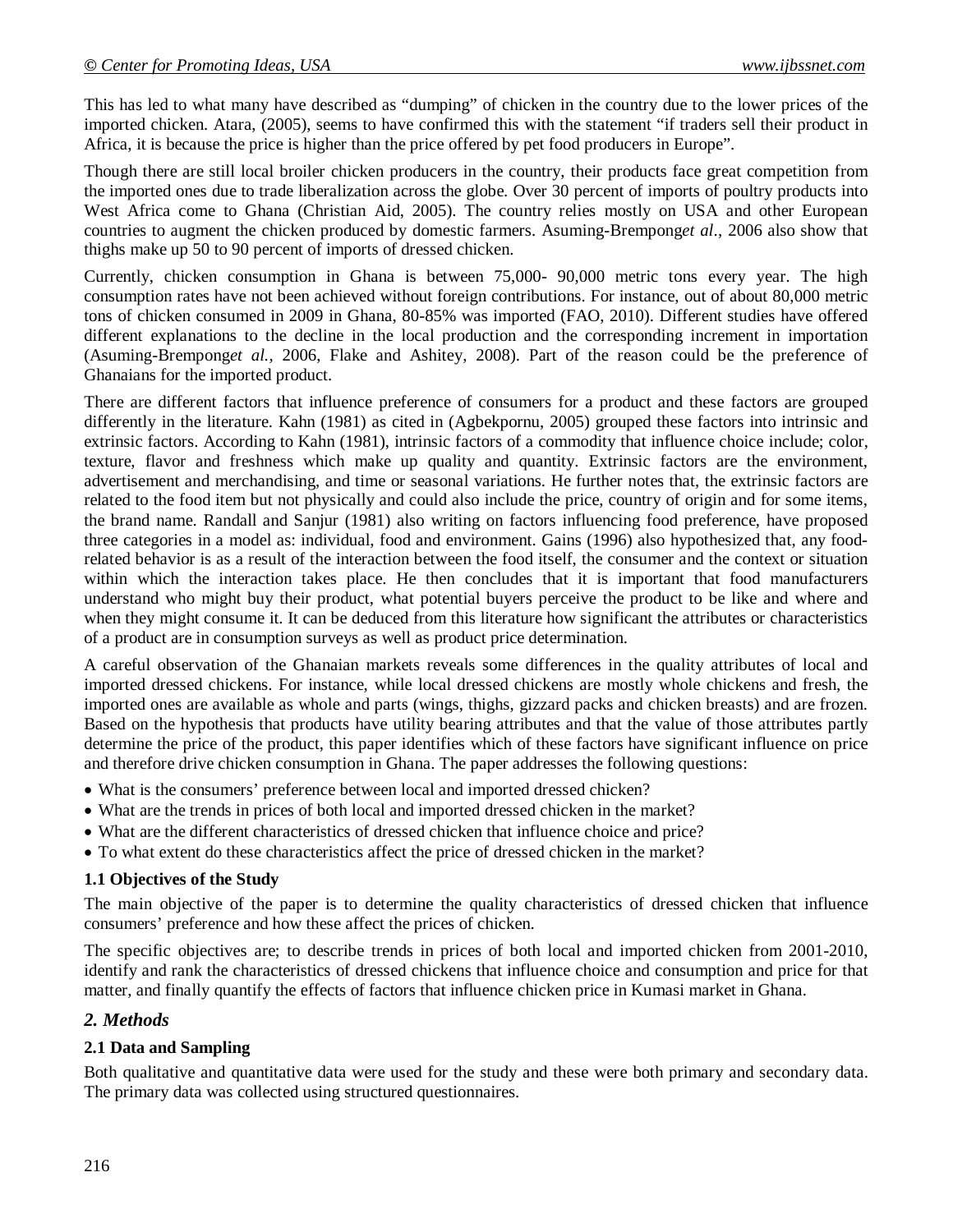Simple random sampling technique was used to select 50 consumers in the Kwame Nkrumah University of Science and Technology community. The sampling frame for data collection of the research included: lecturers, students, workers and sellers in the community. The stratified simple random sampling technique was used where consumers were randomly selected from each group. Time series data on prices from 2001-2010 was also obtained from Ministry of Food and Agriculture (MoFA).

# **2.2 Method of Data Analysis**

The first objective of assessing trends in the prices was achieved with a growth model and descriptive statistics were also used to analyze the variation in price trends.

The growth model is specified as:

$$
P_l = e^{\alpha + b_l T + \mu} \dots \dots \dots \text{ (Local chicken)} \quad \text{and } P_l = e^{\alpha + b_l T + \mu} \dots \dots \dots \dots \text{ (Imported chicken)}
$$
\n
$$
\ln P_l = a_l + b_l T + \mu_1 \qquad \text{Also} \qquad \ln P_{l-} a_l + b_l T + \mu_l
$$

Where *Pl* and *Pi* are price of local and imported chicken respectively, *al* and *ai*is the price at the initial year for local and imported chicken respectively, *bl*and *bi* are the growth rates of prices of local and imported chicken respectively and T is time period.  $\mu l$  and  $\mu i$  are the respective error terms. The models were estimated using secondary data of prices over a ten year period (2001-2010)

To identify and rank the characteristics that affect consumers' preference for dressed chickens, a list of attributes of dressed chicken identified from literature and through observation in the market was presented to consumers for confirmation and ranking. The ranking of factors and degree of agreement among consumers was ascertained using the Kendall's coefficient of concordance test. The Kendall's test is mostly used rank constraints or problems from the most pressing to the least pressing and then measure the degree of concordance among respondents involved. The factors were ranked using the numbers, 1, 2, 3….., n from the most influencing factor to the least influencing. The total rank score computed was used to calculate the concordance coefficient, **W** and to test the degree of agreement. The range of the coefficient **W** is between zero (0) and one (1). Where **W=1** Means same ranking for all respondents and **W=0** mean maximum disagreement between all respondents. The formula for the coefficient of concordance is:

$$
W = \left(\sum T^2 - (\sum T)^2/n\right)/n
$$

 $m^2(n^2)$  1)

Where: **T**= sum of ranks for each factor being ranked,

**m**= number of rankings and **n**= number of factors being ranked.

The significance of coefficient of concordance was tested using the F- test.

### *Hypotheses and the Decision Rule*

**Ho:** There is no agreement among consumers in their rankings of attributes influencing their preference and for that matter the price of chicken.

Hypothesis 1: There is an agreement among respondent or consumers in their ranking.

If F-calculated is greater than the F-critical, then the decision will be to reject the null hypothesis and conclude that there is an agreement among the ranking of consumers.

To analyze dressed chicken attributes that affect market price, a hedonic price model was used to quantify the effect of chicken characteristics on the price. The term hedonic was believed to have been first used by Courth (1939) to describe the weighting of the relative importance of attributes during his construction of the index of "usefulness and desirability" (Goodman 1998) as cited by (Agbekpornu 2005). The model has since then, been used in diverse areas of research. Williams, Okike and Spycher (2006) used hedonic model to assess how the quality attributes of cattle in the West African corridor affect the price. In their research, they observed that, different attributes influence the prices of cattle differently.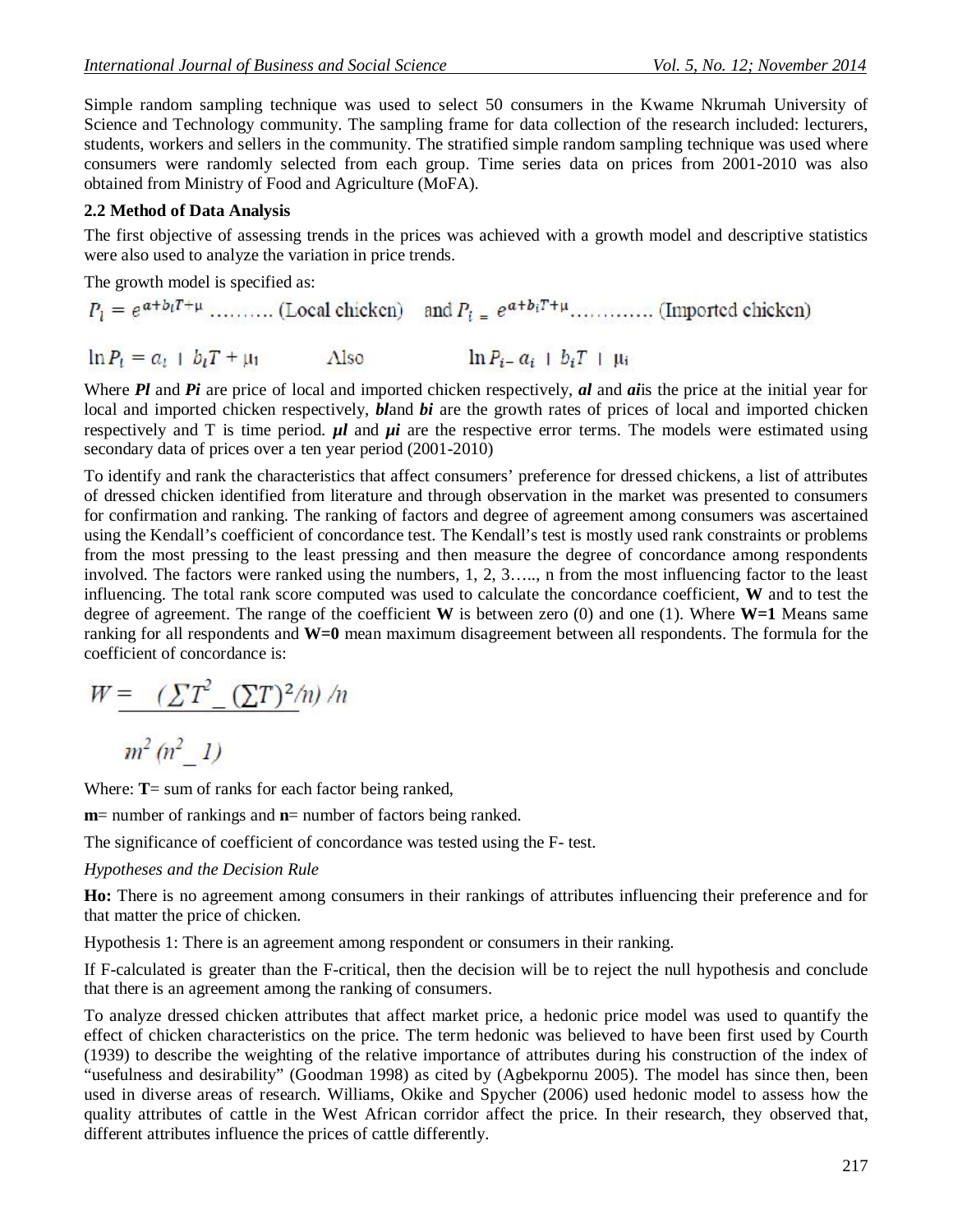Some of the factors they identified include: age of the cattle, sex, body condition rating, breed, and purpose of purchase, season of sale, market location, type of buyer and type of seller. Waugh (1928) cited in Agbekpornu (2005), also tried to identify the different characteristics of tomatoes, asparagus and cucumber that were accounting for the then variations in prices in the vegetable markets in Boston. Schamel, *G*abbert and Witzke (1998) also analyzed the U. S. wine market based on sensory quality ratings, individual wine quality and regional reputation indicators for chardonnay (white wine) and cabernet sauvignon (red wine). His results suggested that U. S. wine consumers were willing to pay higher quality premium for red wine compared to white wine and that, regional reputation and individual quality indicators seemed to be more relevant to white wine consumers in the U. S. Although some researchers, for instance Rosen (1974) identified some weaknesses of the model, it has been used extensively in the area of research since there are no perfect models without limitations.

Hedonic price analysis is regarded as an indirect method of measuring attitudes of consumers and their valuation of different attributes of a good. The assumption is that, there is a relation between prices and attributes of goods. The model is also based on the fact that, consumers derive value or satisfaction from the attributes of a product rather than just the good (Melton, *et al*., 1996). In this paper, the prevailing market prices were used as proxy for the prices consumers are willing to pay.

#### **2.3 Theoretical Framework of the Hedonic Model**

Assuming consumers consume a type of dressed chicken with **n** characteristics, X1, X2, X3….X**n**and the characteristics vary continuously so that Q (X) represents a type of dressed chicken. The utility function of a consumer can be written as:  $U[Q(X)]$ 

Maximizing this utility function subject to budget constraint yields a spectrum of demand functions for  $Q: Q(X) =$ f [PQ, K] (Agbekpornu, 2005):

Where PQ is the price vector and K is a vector of consumer characteristics like income, sex and age. Prices and quantity will be determined by supply and demand simultaneously. It is assumed that the prices are given to consumers and consumers then make their choices by equating the marginal utility of each characteristic to its marginal price:

$$
P = f(X_1, X_2, X_3, \dots, X_n, K)
$$
 and  $P_i = \frac{\partial f}{\partial x_i}$  where P is the price of the product, X<sub>i</sub> is the i<sup>th</sup>

characteristics and P*i* is the partial derivative of price with respect to the i<sup>th</sup> characteristics (Freeman, 1992).

### **2.4 The Empirical Hedonic Model**

 $P_{chicken}$ =â<sub>°</sub>+â<sub>1</sub>fat+â<sub>2</sub>origin+â<sub>3</sub>package+â<sub>4</sub>tender +â<sub>5</sub>storage+ â<sub>6</sub>age + â<sub>7</sub>income. + µ

(Gujarati 2004). These variables are operationalized as:

| <b>Variable</b>     | <b>Definition</b>                         |
|---------------------|-------------------------------------------|
| Price               | Retail price of dressed chicken, (GH¢/kg) |
| Fat (fattiness)     | Fatty = 1 non fatty = $0$                 |
| Package             | Whole $= 1$ In parts $= 0$                |
| Tender (tenderness) | Tender= $1$ hard= $0$                     |
| Origin              | Imported= $1$ local= $0$                  |
| Storage             | Fresh $=1$ frozen $= 0$                   |
| Age                 | Age of consumers in years                 |
| Income              | Income of consumers in GH¢                |
| $\mu$               | Error term                                |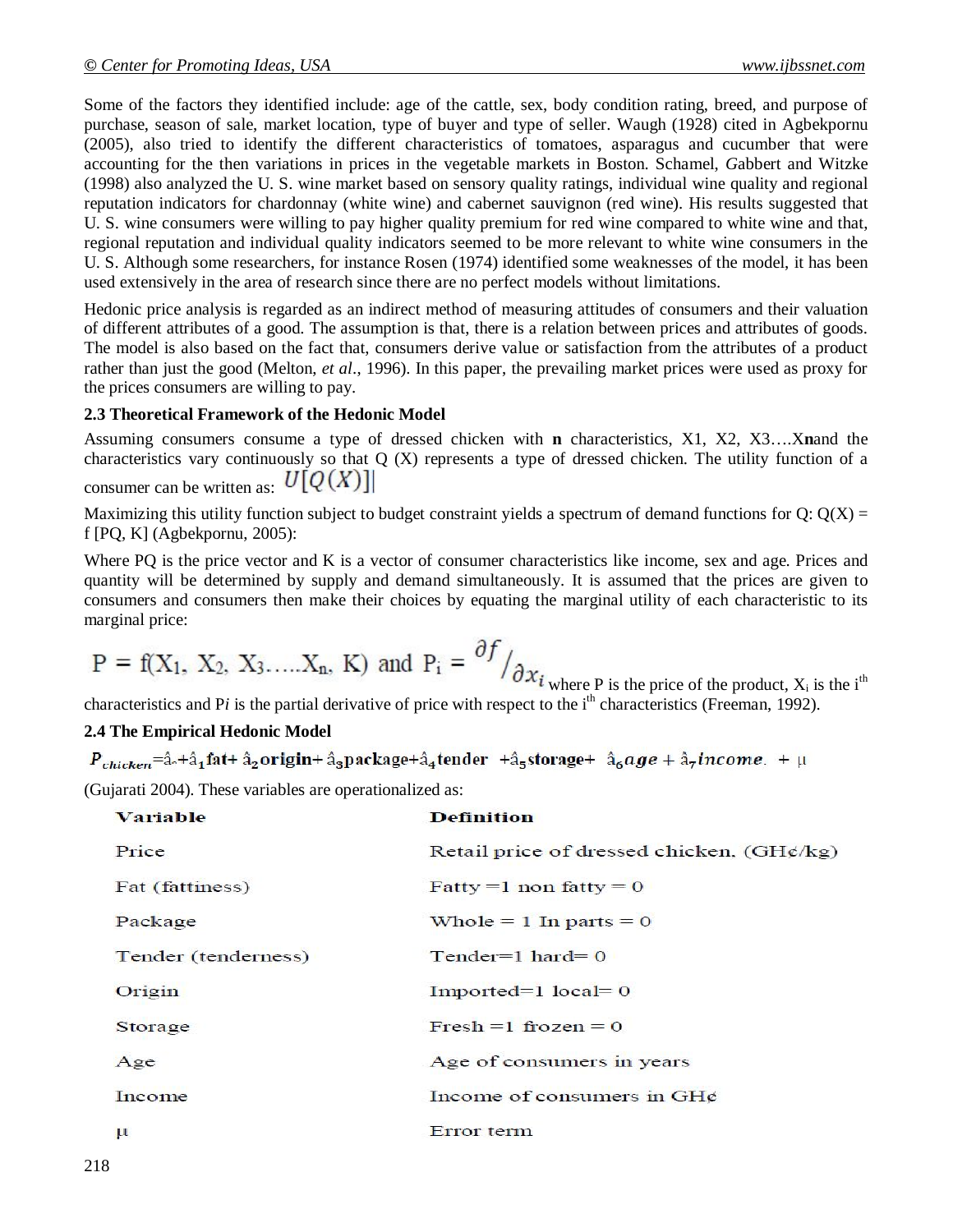A student t-test of significance was then used to check whether there is significant influence of the characteristics (taste, tenderness, form of sale) on the price Null hypothesis (Ho): no significant influence of characteristics on the price of chicken Alternate hypothesis (HA): there is significant influence of characteristics on the price of chicken

# *3. Results and Discussion*

### **3.1 Trend in Prices of Local and Imported Chicken**

The prices of both local and imported chicken have increased steadily over the period although the local prices are higher. Figure 1 shows the trend in prices of both local and imported chicken over the ten year period.

The higher prices of the local chicken have been attributed to high input cost in the sector due to lack of subsidy from government on feeds which contribute about 90% of total production cost as has been demanded by poultry farmers in the country. The situation is however, different for imported which is produced at relatively lower input costs.

### *Comparison of Average Prices of Local and Imported Chicken*

Prices of local and imported chicken over the ten year period (2001-2010) revealed some significant differences between the two products at each period. The average price for local chicken in 2001 was about 67% higher than the imported chicken. The gap further widened to about 83% in 2002. The average price gap since then has experienced some variations with the average gap over the ten year period (2001-2010) being 60.41%. Table 1 shows the price gaps over the ten year period.

From the growth model, it was found that price of the local chicken per kilogram grew at 8.9% per annum while the price per kilogram of the imported chicken grew at 11.54% per annum. The price of the imported chicken was seen to be growing at a faster rate compared to the local one although the latter is relatively higher over the ten year period. The faster growth of prices of imported chick was partly due to depreciation of the Ghanaian currency. Over the last decade, the Ghanaian currency has rapidly depreciated in relation its major trading currencies i.e. US dollar, euro, pound sterling. For instance, between December 2008 and June 2012, the value of the Cedi relative to US\$1 had fallen by 77.3%. The estimated results of the growth models:

= -177.965 + 0.090T ............................................... Local chicken **s.e**= (11.98262) (0.005975) R2 = 0.965 Adjusted R2 = 0.961 = -230.908 + 0.115T ................................................... Imported chicken **s.e**= (10.21835) (0.005095) R2 = 0.985 Adjusted R2 = 0.983.

### **3.2 Attributes of Dressed Chicken that Influence Consumer Choice**

Attributes identified include; storage, fattiness, tenderness, origin and package and taste. These factors were presented to respondents to confirm and rank from the most important to the least important. The mean ranks from the respondents suggest that, origin of the product is the most important attributes influencing consumers' choice and consumption.

Tenderness was ranked second. According to respondents, different meals require either hard or soft type of chicken for instance, hard chicken for stew and soft chicken for soup. Thus, hard or soft type of chicken is considered depending on the meal been prepared.

Fat content was the third attribute on the rankings. Respondents who preferred local chicken over imported laid emphasis on fattiness as a factor influencing their purchasing decisions. According to them, the weight of the live chicken was used as the determinant of the fat content which to them determines how well it had been fed and how healthy it was.

Storage and package were ranked fourth and fifth respectively. Taste was ranked as the least important by respondent. Table 2 shows the results of the rankings from the Kendall's procedure.

F – Test results from the Kendall's coefficient indicated that, there is 53.6% agreement among the rankings of the respondents. This is significant at 95% level of confidence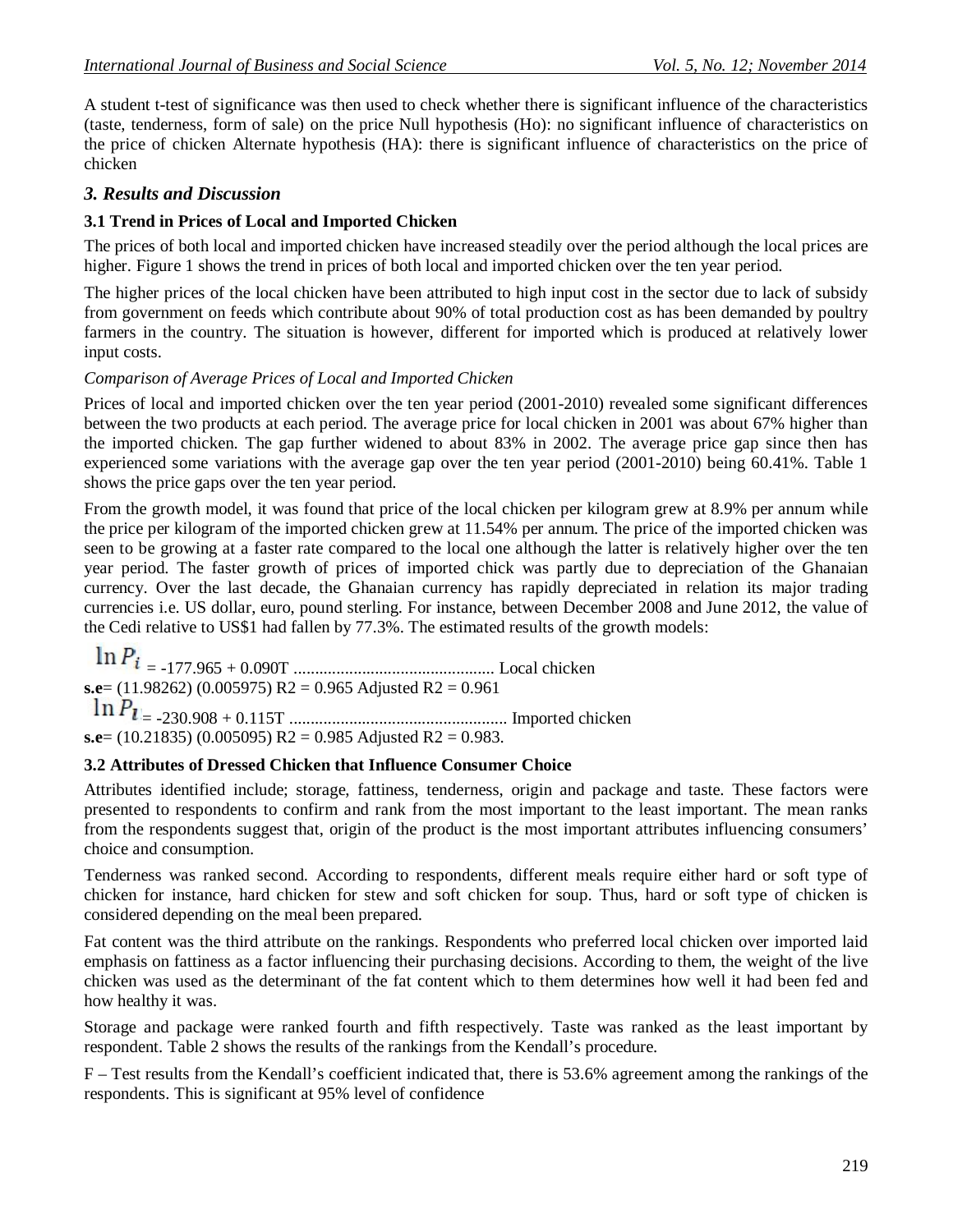### **3.3 Effects of Chicken Attributes on Price**

Among the attributes identified include: origin, package, storage, fattiness and tenderness. From the results shown in table 3, Origin, Storage and Package of chicken significantly influence price with the  $R^2$  value indicating that 70.1% of variations in chicken prices are jointly caused by the chicken attributes identified.

Origin of chicken influence price positively and the coefficient is significant at one percent. Consumers are therefore willing to pay premium for imported chicken compared to the local chicken. This could be attributed to some of the reasons given earlier. Availability on market, ease of obtaining the preferred parts and ease with preparation were some of the reasons.

The coefficient of the variable storage is  $-1.06$  indicating that consumers are willing to pay  $GH¢1.06$  less for frozen chicken all other things held constant. However, the study also found that 52% of the respondents prefer imported chicken which is frozen. Therefore although many consumers are not willing to pay premium for frozen imported chicken, they still do so based on their reasons such as availability on the markets, soft/tender to chew, affordability and easy access to preferred parts.

The estimated parameter for package also indicates negative relationship between price and package. This is also significant at one percent. The estimate indicates that respondent would pay  $GH\varphi$  1.53 less for chicken parts indicating preference for a whole chicken. Most often, imported chickens are available in parts and this again presents another line of contradiction for the fact that 52% of total respondents prefer imported chicken.

The results from the model show positive influence of tenderness and fattiness on price. However, their estimated parameters were not significant.

These two attributes are however ranked second and third respectively in the rankings of characteristics of chicken influencing its choice and consumption in Kumasi. This suggests that, although consumers take into consideration some chicken attributes before purchase, there is no way they can measure these characteristics of the product especially the imported frozen ones

### *4. Conclusion and Recommendations*

Availability of imported chicken, packaged in various parts coupled with its lower prices, tenderness and other desirable attributes have endeared it to many consumers in Ghana. It is therefore highly preferred to the local chickens which mostly are whole live birds. The fresh nature of the local product however attracts some premiums from consumers as identified in the hedonic model. Chicken thigh which was found to be preferred much by consumers in Kumasi also confirms the findings by Asuming-Brempong*et al.* (2006) that the thigh is the most preferred chicken part in Ghana. Chicken gizzards and wings are ranked second and third respectively whiles the chicken breast which is much preferred in Europe is the least preferred part in Ghana.

Based on the various findings from the study, the following recommendations can be made. First, in order to save most domestic poultry businesses from collapsing, much attention needs to be paid to local farmers. Although the higher percentages of respondents prefer imported to the local chicken, there are quite a number of consumers who prefer the local chicken. It therefore calls for some quality attributes of dressed chicken to be incorporated into their production by domestic farmers. The local chicken competes on quality (freshly dressed chicken or not frozen for a long time) rather than price. Imported chicken does not taste as good as the local. Availability of the fresh local chicken in various preferred parts and in the tender forms (that is broilers) will make the local chicken more competitive.

Though we did not discover the differences in prices as the drive for the imported chicken, Government and other stakeholders in the local production sector could also work at bridging the price gap between the local and imported chicken since this could play a part in consumers' preference for the imported chicken. This could be done through subsidization of inputs for local farmers in order to lower their production costs. The rapid growth in prices of imported chicken due to currency depreciation offers opportunity for local producers to increase price competitiveness. The Government can protect local producers by not artificially appreciating the value of the domestic currency.

To sellers of dressed chicken products, chicken thighs remain the most preferred parts in Kumasi as might already be known by some sellers. However, gizzards were also found to attract some consumers in the study area.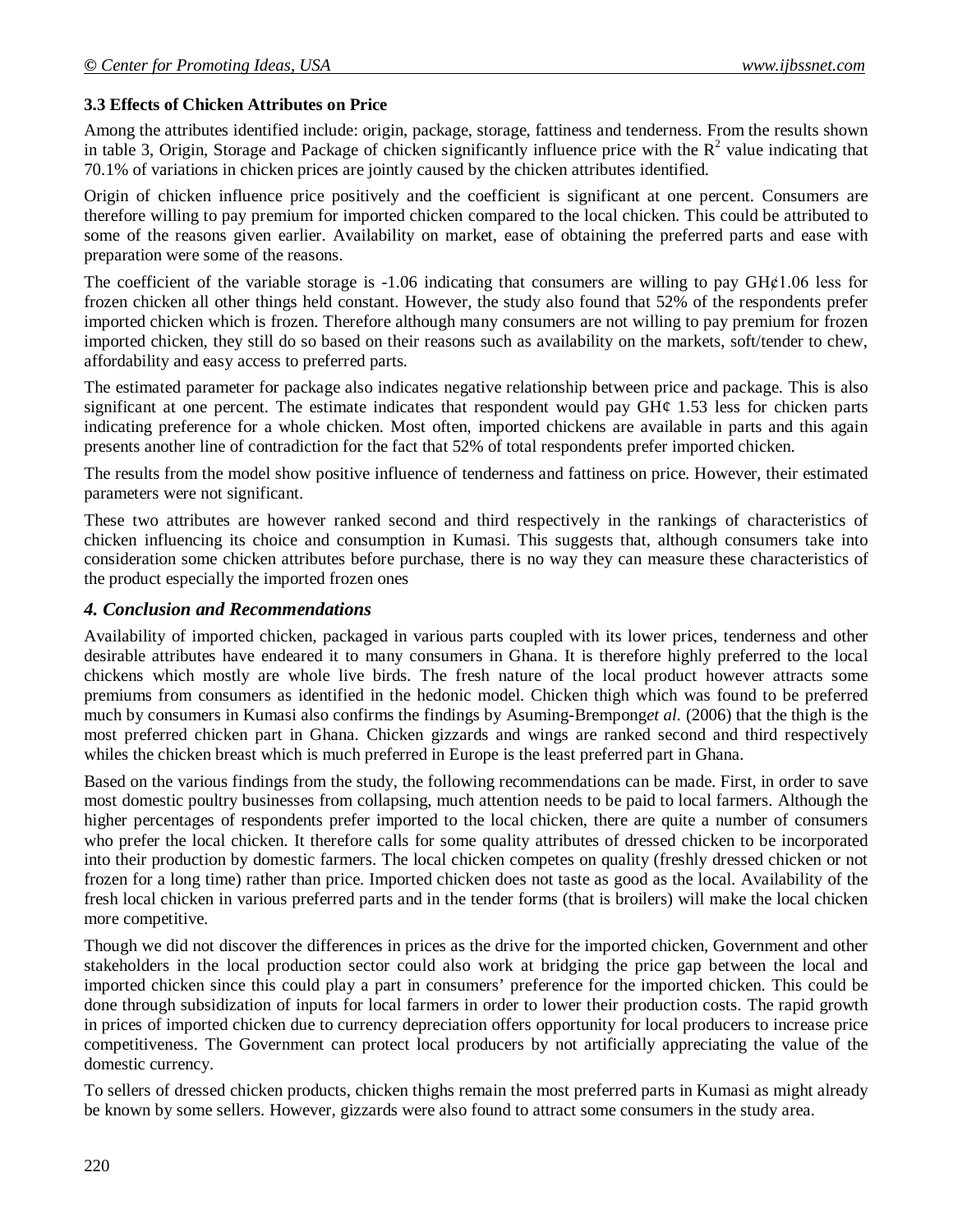Consumers consider fattiness of chicken products as the third most influencing factor in their choice and consumption of chicken and were willing to pay premium for more fatty chicken products even though the coefficient from the regression was not significant. However, there is no measure of such attribute in the imported products which were mostly frozen but preferred by a higher percentage of consumers in Kumasi. This perhaps indicates the lack of awareness of health problems among consumers in terms of consumption of fatty meats and also calls for measures such as increasing awareness about the quality attributes of chicken breast (Barbut, 2002) as well as making it available.

# *References*

- Agbekpornu, H. G. (2005), "Consumer preferences for rice quality characteristics in Accra". Unpublished dissertation. Department of Agricultural Economics and Agribusiness, College of Agriculture and Consumer Sciences, University of Ghana, Legon, Accra.
- Assuming-Brempong S., Osei-Asare Y. B. and Anim-Somuah, H. (2006), "Import surge and their effect on developing countries. Ghana case study. Rice, poultry meat and tomato paste."
- Atara L. (2005): "Playing the chicken: Ghana vs. the IMF". http://corpwatch.org. ,
- Barbut S. (2002): Poultry products and Processing. Industry Guide, CRC Press. 11, 173-75,181-87
- Batsa S. T. (1993): "Broiler Meat marketing margins in Accra". Unpublished Dissertation, Department of Agricultural Economics and Agribusiness, College of Agriculture and Consumer Sciences, University of Ghana, Legon, Accra.
- Christian Aid (2005): For Richer or Poorer: Transforming Economic Partnership Agreements between Europe and Africa, Dublin.
- Courth, A, T. (1939), "Hedonic Price Indexes with Automobile Examples" In: The dynamics of automobile demand". General Motors Company, New York, 99-177.
- Gains N., (1994), "The Repertory Grid Approach", Measurements of Food Preferences, Ed. MacFie H. J. H and David, M. H. Thomson, Blackie Academic and Professional, London
- Gujarati, D. (2004) "Basic econometrics" McGraw-Hill, 4th Edition.
- Goodman, A. C. (1978), "Hedonic Prices and Housing Markets". Journal of Urban Economics. 5471-8.
- Ensminger, A. H, (1986): "Food for Health: a nutritional encyclopedia". Clovis, Califonia, Pegus press.
- FAO (2010): FAO Production Yearbook: Food and Agricultural Organisation of the United Nations, Rome.
- Freeman, M. (1992): "The measurement of environmental and Resource Values: Theory and Methods". Resource for the Future, Washington D.C. Chapter 4.
- ISODEC (2007): "Pressure mounts on Government to implement new tariffs on imported poultry and rice". http://www.isodec.org.gh/campaigns/trade/tradenews
- Kahn, M. A. (1981) "Evaluation of Food Selection Patterns and Preferences" CRC Critical Reviews of Food Science and Nutrition, October: 129-153
- Ladd, G. W. (1978): "Research on Product Characteristics: Models, Applications, and Measures." Research Bulletin Iowa Agriculture and Home Economics Experiment Station, Ames.
- Levin F., Elmasoeur A. (2008): "Ghana's domestic poultry industry continues to decline". Poultry and Product Annual. USDA FAS GAIN.
- Melton, B. E., Wallace E. H, Jason F. S., and John A. (1978): "Consumer Preferences for Fresh Food Items with Multiple Quality Attributes: Evidence from an Experimental Auction of Pork Chops." American Journal of Agricultural Economics
- Ministry of Food and Agriculture (2010): Ministry of Food and Agriculture; Agriculture in Ghana. Agriculture in Ghana. Facts and figures. PPMED. Ghana
- Ministry of Trade and Industry (2010): Ministry of Trade and Industry. Annual Trade report. Ghana.
- Randall, E. and Sanjur, D. (1981): "Food Preferences- Their conceptualization and Relationship to consumption". Ecological Food Nutrition. (11): 151-161
- Rosen, S. (1973): Hedonic price and implicit market. "Product differentiation in pure competition" Journal of political economy 88, 34-55
- Sedor, C. (2007): "comparative study of local and imported chicken marketing in Accra and Kumasi". Unpublished Dissertation. Department of Agricultural Economics and Agribusiness, College of Agriculture and Consumer Sciences, University of Ghana. Legon, Accra.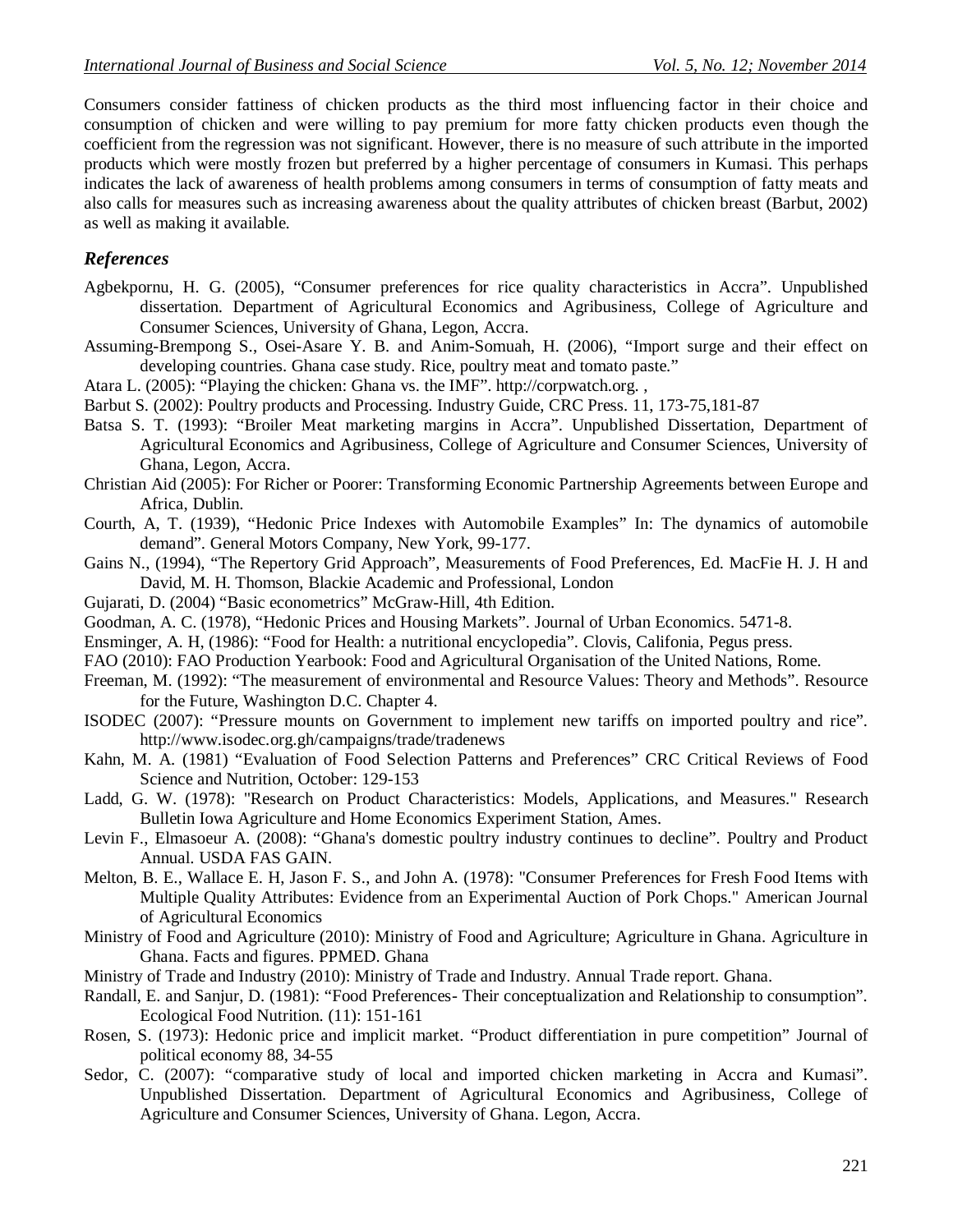- Schamel, G., Silke G. and Harald von W. (1998), "Wine Quality and Price: Hedonic Approach", Global Markets for Processed Foods, ed. Daniel Pick, Dennis Henderson, Jean Kinsey, Ian Sheldon
- Waugh, F. V. (1928), "Quality Factors Influencing Vegetable Prices". Journal of Farm Economics. Vol. 10,185- 196.
- Williams, T. O., Okike, I. and Spycher B. (2006): "A hedonic Analysis of Cattle Prices in the Central Corridor of West Africa: Implications for Production and Marketing Decisions". International Association of Agricultural Economists Conference, Gold Coast, Australia, August 12-18.

#### *Tables and Figures*



| <b>Figure 1: Price Trends of Local and Imported Chicken</b> |  |
|-------------------------------------------------------------|--|
| <b>Table 1: Prices of Local and Imported Chicken</b>        |  |

| Ycar | Local<br>(GHg/kg) | Imported<br>(GHg/kg) | <b>Difference</b> | Percentage<br>difference $(\%)$ |
|------|-------------------|----------------------|-------------------|---------------------------------|
| 2001 | 2.0               | 1.2                  | 0.8               | 66.7                            |
| 2002 | 2.2               | 1.2                  | 1.0               | 83.3                            |
| 2003 | 2.4               | 1.5                  | 0.9               | 60.0                            |
| 2004 | 2.8               | 1.5                  | 1.3               | 86.7                            |
| 2005 | 3.2               | 1.8                  | 1.0               | 55.6                            |
| 2006 | 3.4               | 2.0                  | 1.4               | 70.0                            |
| 2007 | 3.4               | 2.2                  | 1.2               | 54.5                            |
| 2008 | 3.6               | 2.5                  | 1.1               | 44.0                            |
| 2009 | 4.0               | 3.0                  | 1.0               | 33.3                            |
| 2010 | 4.8               | 3.2                  | 1.6               | 50.0                            |